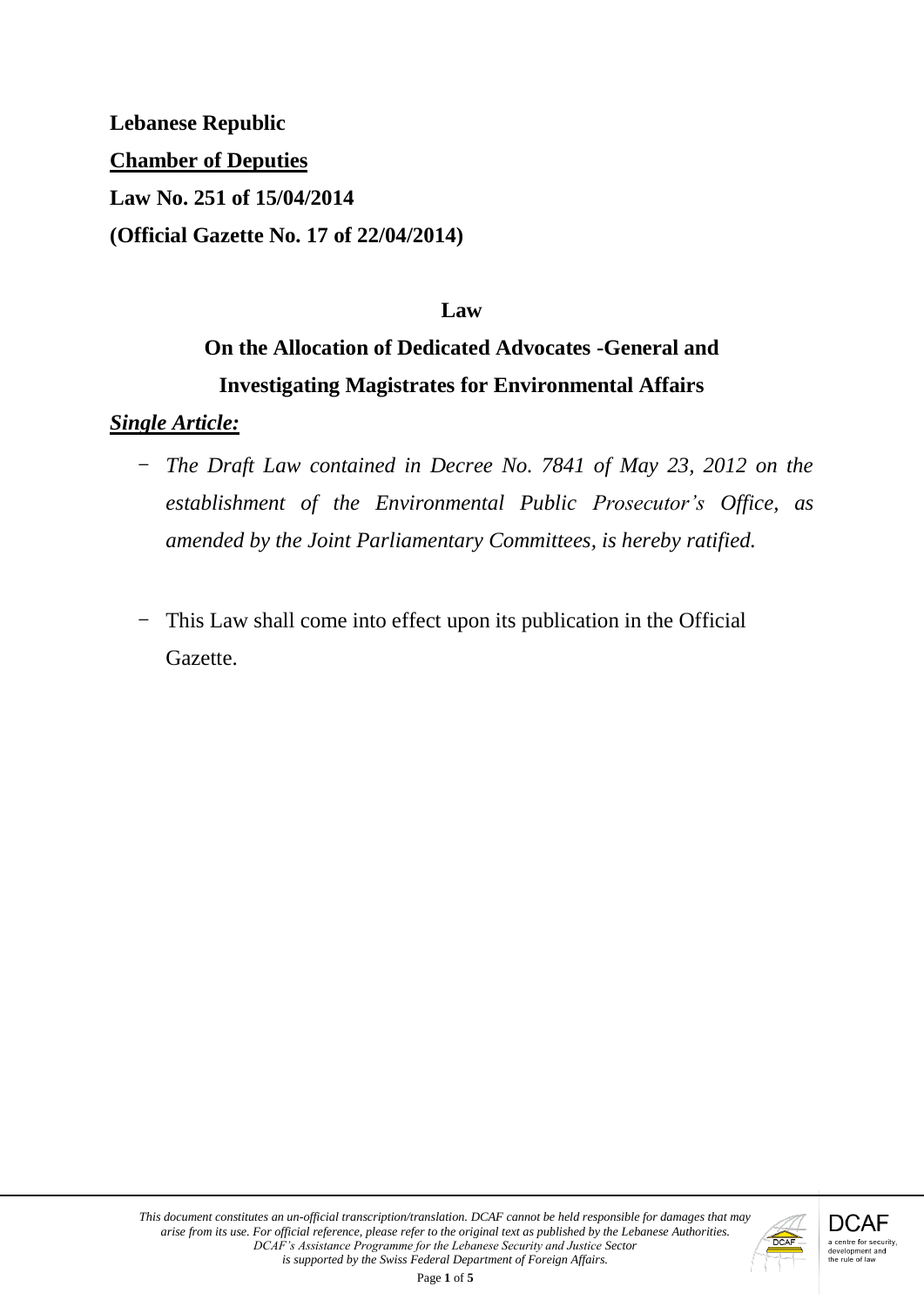#### **Law**

# **On the Allocation of Dedicated Advocates-General and Investigating Magistrates for Environmental Affairs**

## **Article 1:**

Article 11 *bis* shall be added to the Code of Criminal Procedure after Article 11, as follows:

## **"Article 11** *bis***:**

a. One or more dedicated environmental advocates-general, to be assigned by the Public Prosecutor at the Court of Appeals, shall be among the advocates-general set out in the second paragraph of Article 11 to prosecute environmental crimes in accordance with the procedures set out in the laws in force.

b. Advocates-general shall bring charges relating to environmental offenses and name the defendants.

They may bring charges against an unknown party before an investigating magistrate, thereby initiating a public prosecution or direct prosecution before the competent courts.

c. Environmental offenses shall be deemed to be offenses resulting from:

1. Violation of the laws and regulations related to the protection of forest resources, forests, nature reserves, and biological diversity, protection of the air, water, and soil from pollution, as well as those offenses related to damage resulting from sound and noise.

2. Violation of the laws and regulations related to quarries, sand pits, and crushers.

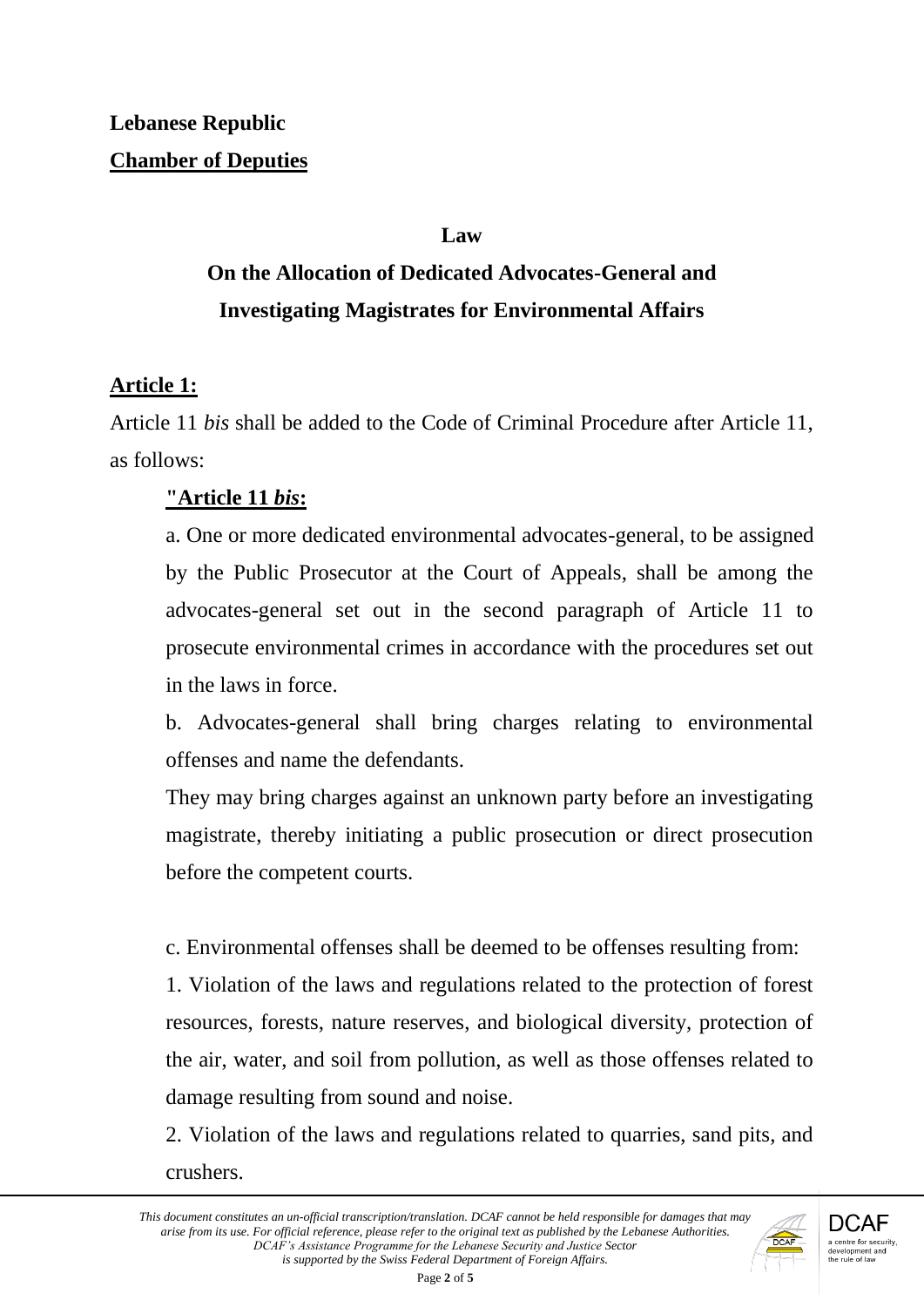3. Violation of the environmental laws and regulations setting out environmental conditions for institutions of all kinds.

4. Violation of the environmental laws and regulations that protect the public and private property of the state and municipalities, regional waters, and environmental transgressions against sea, river, and groundwater property.

5. Violation of the laws related to the various types of waste disposal, especially hospital medical waste and chemical and nuclear waste.

6. Violation of the provisions contained in Law No. 444 of 29/07/2002 and all legal provisions related to environmental protection, wherever found.

7. Violation of the laws and regulations that protect antiquities and cultural and natural heritage.

d. Environmental advocates-general may enlist the assistance of specialists in environmental affairs, antiquities, and cultural heritage to perform the technological and technical duties they assign to them, after taking a legal oath if they are not a sworn expert.

e. Head registrars at the competent courts must inform the Ministry of Environment of each final environmental criminal ruling issued against a natural or legal person within three months from the date such ruling is finalized, so that the ruling may be recorded in the special register referred to in item (b) of Article 5 hereof.

f. The rulings and decisions issued on environmental cases shall be published in two local newspapers, including decisions to discontinue a case."

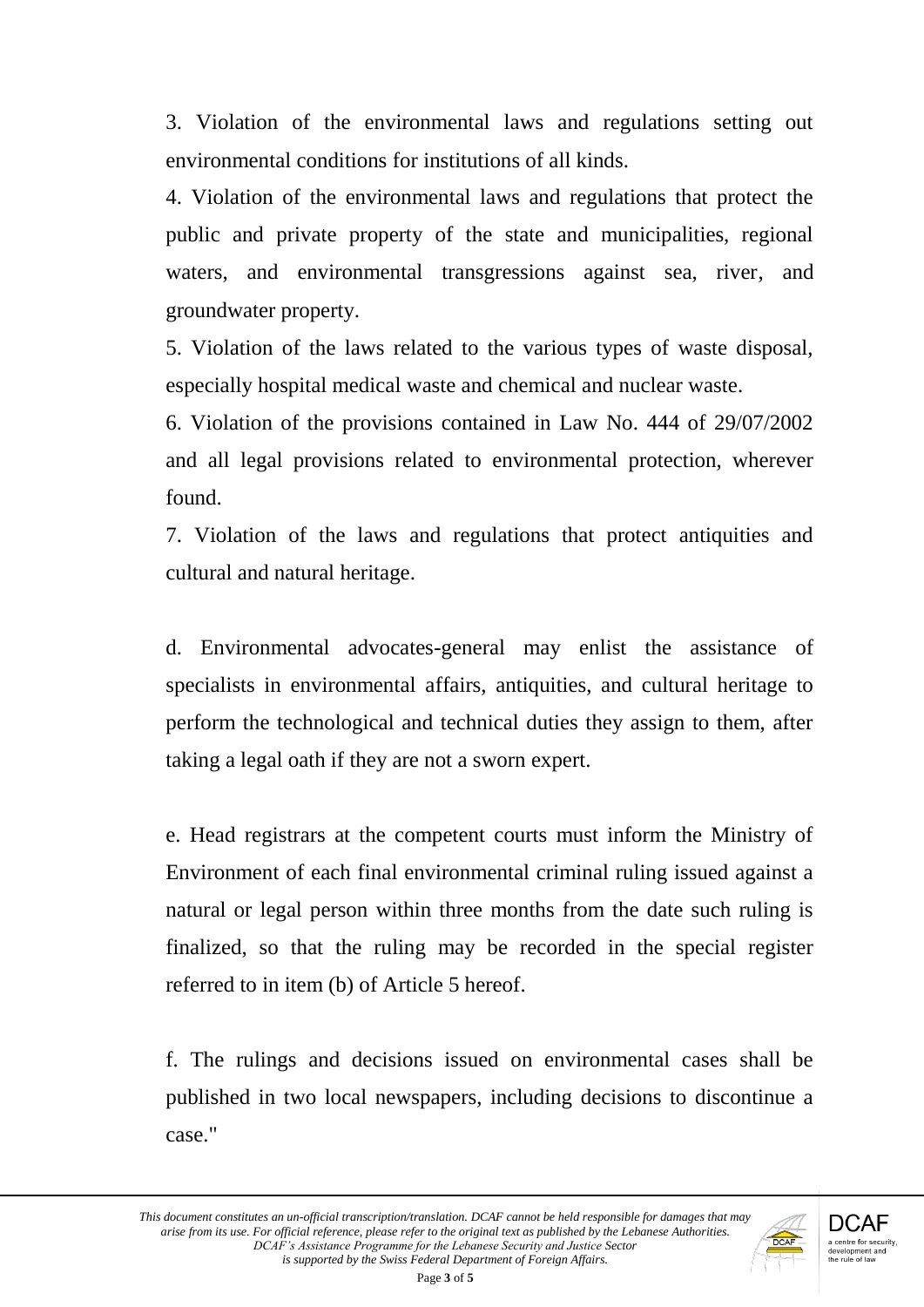## **Article 2:**

The following text shall be added to Article 38 of the Code of Criminal Procedure:

"6. Fire department officers and civil defense center heads, with regard to environmental offenses.

8. Forest monitors, town wardens, and guards of antiquities sites duly assigned, with regard to environmental offenses.

## **Article 3:**

The following text shall be added to Article 51 of the Code of Criminal Procedure:

"The First Investigating Magistrate shall assign one or more investigating magistrates to environmental offense cases, in addition to the work assigned thereto."

# **Article 4:**

The following text shall be added to item 3 of Article 54 of Legislative Decree No. 150 of 16/09/1983 (Law of the Judicial Courts):

"The subject of environmental law shall be added to the subjects taught at the Institute of Judicial Studies."

# **Article 5:**

Article 8 of Law 690 of 24/08/2005 on the Specification of the Tasks and Regulations of the Ministry of Environment shall be amended to read as follows:

"a. An office of the Ministry of Environment shall be established in each governorate to represent all agencies of the Ministry. An environmental police shall also be established with the number of members and regulation of its work